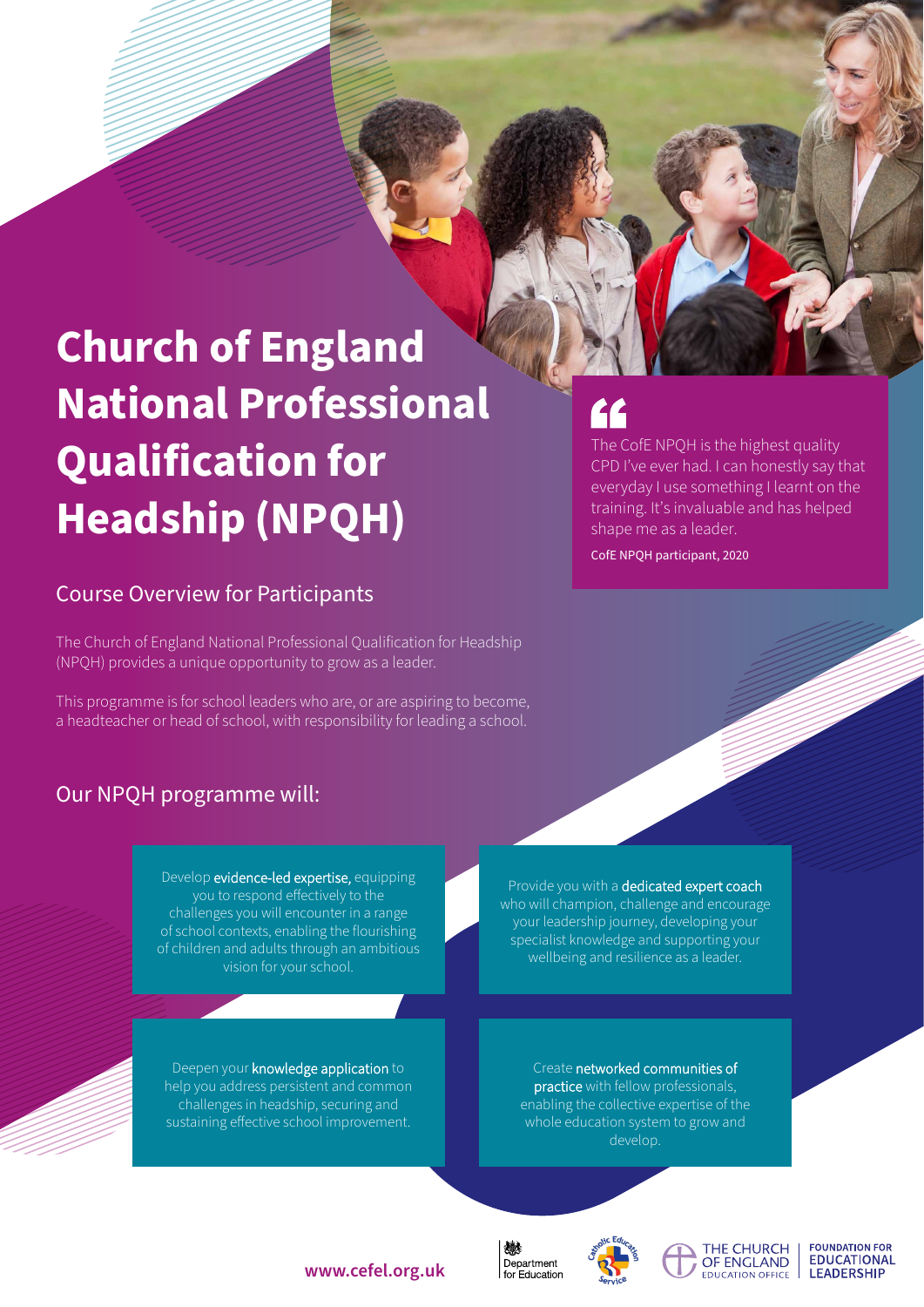

## Your Learning Experience

The Church of England NPQH programme is designed to develop you as a leader in 3 key aspects, which we define as **CALLED**, **CONNECTED** and **COMMITTED**.

Drawing on these aspects of leadership, your learning experience with the Church of England will be defined by 6 interacting principles upon which we have built the entire programme.

# **#1 Teacher excellence at the heart of Leadership**

Be inspired to place the art and craft of teaching at the heart of your vision for headship and secure the best outcomes for children through building a culture of teacher excellence effective classroom practice.



You set the culture and define it by your expectations, actions and decision-making, enabling your teams to secure the very best outcomes for every child. Putting your vision into practice is complex, but each unit will help you to bring this vision alive.



### **CALLED:**

Defining self-identity and ambitious school vision for flourishing children and adults



**#3 Creating and sustaining Communities of Practice** We flourish together not alone. Your training will embed you in vibrant professional networks, ensuring that your wisdom and wellbeing are strengthened by

#### **#6 Social Justice and Serving the Common Good**



#### **COMMITTED:**

# **CONNECTED:**

Developing together



#### **#4 An Expert Coach for Every Leader**

Your expert coach will guide you through a significant proportion of the programme, enhancing your understanding of the research and supporting your practice of new skills.







#### **FOUNDATION FOR EDUCATIONAL LEADERSHIP**

### **www.cefel.org.uk**

**#5 Effective Role-Specific Application of Knowledge**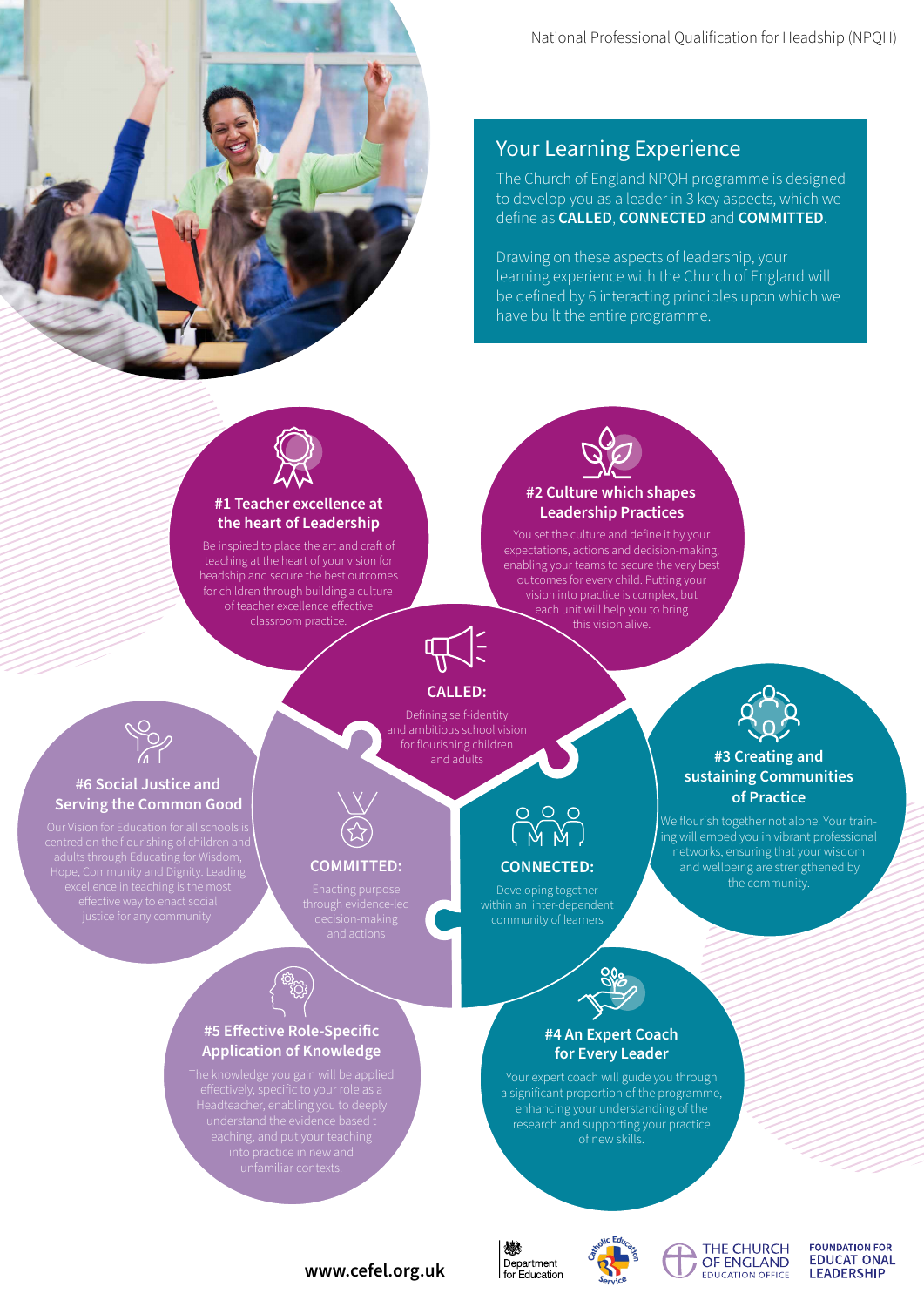# Your Learning Journey

Programme delivery is based on a 4-stage learning cycle which offers a rich blend of online, asynchronous and face-toface learning experiences.

The NPQH Course covers **5 learning cycles** over 21 months. In **every teaching cycle** you will cover:



**www.cefel.org.uk**







**FOUNDATION FOR** 

**EDUCATIONAL** 

**LEADERSHIP**